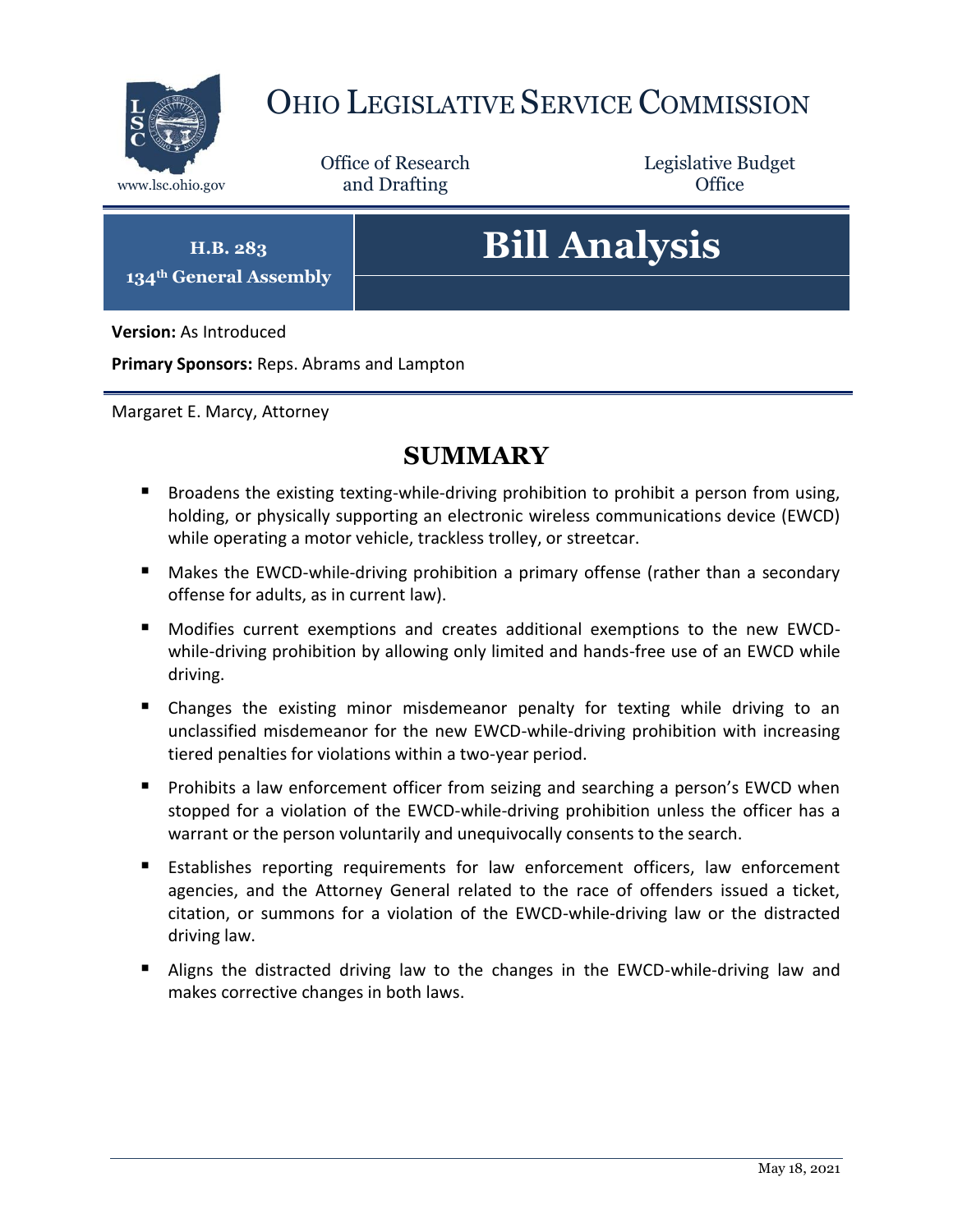## **DETAILED ANALYSIS**

#### **Texting while driving vs. hands-free law**

Ohio law currently prohibits texting while driving. That is, a person is prohibited from using a handheld electronic wireless communications device (an EWCD) to "write, send, or read a text-based communication."<sup>1</sup> The prohibition generally encompasses texting, writing e-mails, and viewing news articles and other internet-related information. However, specific exemptions still allow a person to hold a phone and manually enter numbers, letters, and other information under certain circumstances, including holding the phone for a phone call.<sup>2</sup> Additionally, current law is silent regarding other uses of an EWCD beyond texting (e.g., livestreaming, attending virtual meetings, recording videos, and using other phone applications).

The bill expands current law and prohibits a person from *using, holding, or physically supporting* with any part of the person's body any EWCD (not just handheld) while operating a motor vehicle on any street, highway, or public property. Thus, rather than a prohibition against only texting, the bill creates a general hands-free law (with respect to an EWCD).<sup>3</sup>

#### **Primary offense**

The bill makes the general prohibition against using, holding, or supporting an EWCD while driving a primary offense. A primary offense means that a law enforcement officer may issue a ticket for the offense solely for a violation of that offense. When an offense is a secondary offense, the law enforcement officer may only stop a driver if the driver is actively committing a primary offense at the same time as the secondary offense. Under current law, texting while driving is a secondary offense for adults and a primary offense for minors.<sup>4</sup>

#### **Exemptions**

Similar to current law's exemptions to the texting-while-driving prohibition, the bill establishes exemptions to the hands-free law. The exemptions are further elaborated in the following table. To note: the exemptions under current law are to a texting-while-driving prohibition, while the exemptions under the bill are to the broader hands-free EWCD-whiledriving prohibition.

 $1$  R.C. 4511.204(A).

 $2$  R.C. 4511.204(B).

 $3$  R.C. 4511.204(A). The prohibition also includes operation of a trackless trolley or streetcar, but for simplicity, the analysis will focus on the more commonly-found motor vehicles.

 $4$  R.C. 4511.043 and 4511.204(C)(1); R.C. 4511.205, not in the bill.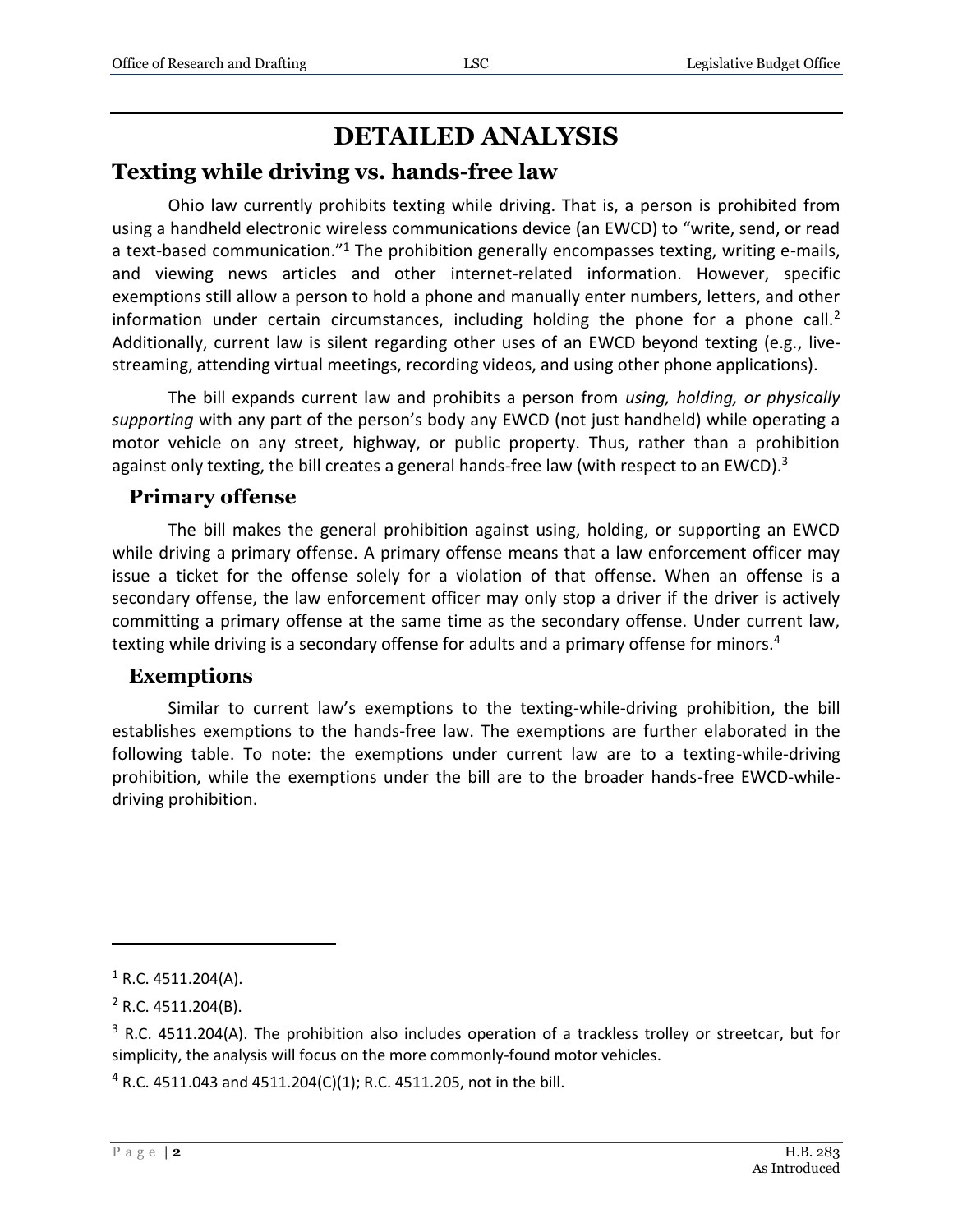| <b>Exemptions to the general prohibition<sup>5</sup></b>     |                                                                                                                                                                                                                                   |                                                                                                                                                                                                                                  |  |  |
|--------------------------------------------------------------|-----------------------------------------------------------------------------------------------------------------------------------------------------------------------------------------------------------------------------------|----------------------------------------------------------------------------------------------------------------------------------------------------------------------------------------------------------------------------------|--|--|
| <b>Topic</b>                                                 | <b>Current law</b>                                                                                                                                                                                                                | <b>Under the bill</b>                                                                                                                                                                                                            |  |  |
| Emergency<br>(Division $(B)(1)$ )                            | For emergency purposes, including an<br>emergency contact with a law<br>enforcement agency, hospital or<br>health care provider, fire department,<br>or other similar emergency agency or<br>entity.                              | Same.                                                                                                                                                                                                                            |  |  |
| Public safety vehicle<br>(Division $(B)(2)$ )                | A person driving a public safety<br>vehicle who uses a handheld EWCD<br>while driving in the course of the<br>person's duties. (Implies that if any<br>use is necessary, then all use is<br>exempt.)                              | Narrows the exemption to apply only<br>to a person's use of the EWCD within<br>the course of the person's duties.                                                                                                                |  |  |
| Stationary position<br>(Division (B)(3))                     | When the motor vehicle is in a<br>stationary position and outside a lane<br>of travel.                                                                                                                                            | Same.                                                                                                                                                                                                                            |  |  |
| Phone calls<br>(Division $(B)(4)$ )                          | Reading, selecting, or entering a<br>name or telephone number into the<br>handheld EWCD for making or<br>receiving a telephone call.                                                                                              | Authorizes making or receiving a<br>telephone call, but prohibits:<br>1. Manually entering letters,<br>numbers, or symbols into the device;<br>and<br>2. Holding or supporting the device<br>with any part of the person's body. |  |  |
| Receiving certain safety<br>information<br>(Division (B)(5)) | Any receipt of wireless messages<br>regarding operation or navigation of<br>the motor vehicle; safety-related<br>information, including emergency,<br>traffic, or weather alerts; or data<br>used primarily by the motor vehicle. | Narrows the exemption to prohibit<br>the person from holding or<br>supporting the device with any part<br>of the person's body.                                                                                                  |  |  |
| Radio waves<br>(Division $(B)(6)$ )                          | Any wireless messages via radio<br>waves.                                                                                                                                                                                         | No provision.                                                                                                                                                                                                                    |  |  |

 $5$  R.C. 4511.204(B).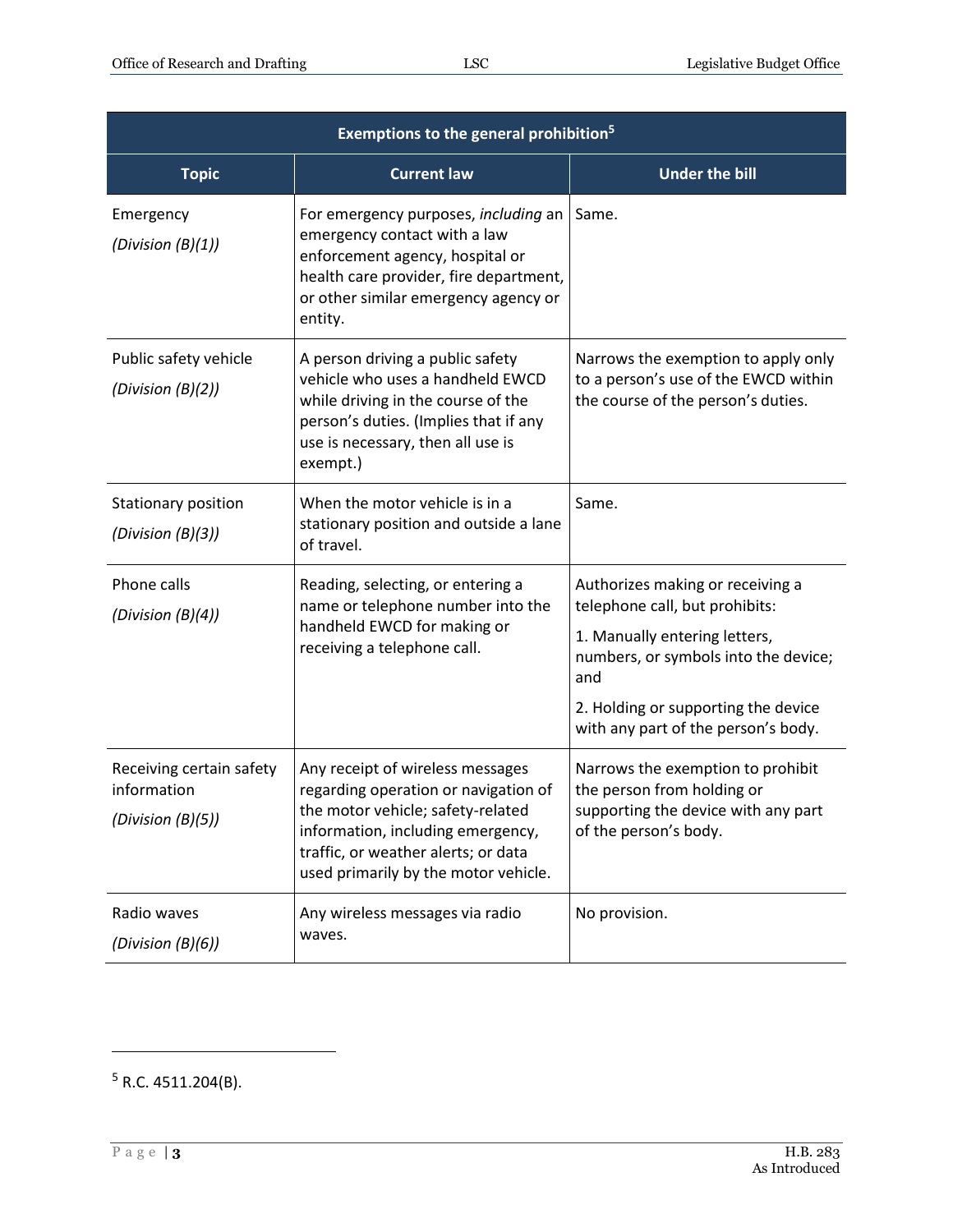| Exemptions to the general prohibition <sup>5</sup>           |                                                                                                                                                                                                                                                       |                                                                                                                                                                                                                                                               |  |  |
|--------------------------------------------------------------|-------------------------------------------------------------------------------------------------------------------------------------------------------------------------------------------------------------------------------------------------------|---------------------------------------------------------------------------------------------------------------------------------------------------------------------------------------------------------------------------------------------------------------|--|--|
| <b>Topic</b>                                                 | <b>Current law</b>                                                                                                                                                                                                                                    | <b>Under the bill</b>                                                                                                                                                                                                                                         |  |  |
| Speaker phone<br>(Division $(B)(6)$ )                        | No provision.                                                                                                                                                                                                                                         | Authorizes the use of an EWCD with<br>the speaker phone function, provided<br>the person does not hold or support<br>the device with any part of the<br>person's body.                                                                                        |  |  |
| Navigation<br>(Division $(B)(7)$ )                           | Any use for navigation purposes.                                                                                                                                                                                                                      | Narrows the exemption to prohibit:<br>1. Manually entering letters,<br>numbers, or symbols into the device;<br>and<br>2. Holding or supporting the device<br>with any part of the person's body.                                                              |  |  |
| Wireless interpersonal<br>communication<br>(Division (B)(8)) | Any wireless interpersonal<br>communication that does not require<br>manually entering letters, numbers,<br>or symbols or reading text message,<br>except to activate, deactivate, or<br>initiate the device or feature to<br>function of the device. | No provision.                                                                                                                                                                                                                                                 |  |  |
| Single touch/swipe<br>(Division (B)(8))                      | No provision.                                                                                                                                                                                                                                         | Authorizes using a feature or function<br>with a single touch or single swipe<br>provided the person does not:                                                                                                                                                |  |  |
|                                                              |                                                                                                                                                                                                                                                       | 1. Manually enter letters, numbers,<br>or symbols into the device; and                                                                                                                                                                                        |  |  |
|                                                              |                                                                                                                                                                                                                                                       | 2. Hold or support the device with<br>any part of the person's body.                                                                                                                                                                                          |  |  |
| Commercial truck<br>(Division (B)(9))                        | A person operating a commercial<br>truck while using a mobile data<br>terminal that transmits and receives<br>data.                                                                                                                                   | Same.                                                                                                                                                                                                                                                         |  |  |
| Utility service vehicle<br>(Division $(B)(10)$ )             | No provision in R.C. 4511.204. The<br>Distracted Driving law (R.C. 4511.991)<br>includes a similar exemption.                                                                                                                                         | Authorizes use by person operating a<br>utility service vehicle or vehicle for or<br>on behalf of a utility, if the person is<br>acting in response to an emergency,<br>power outage, or circumstance that<br>affects the health or safety of<br>individuals. |  |  |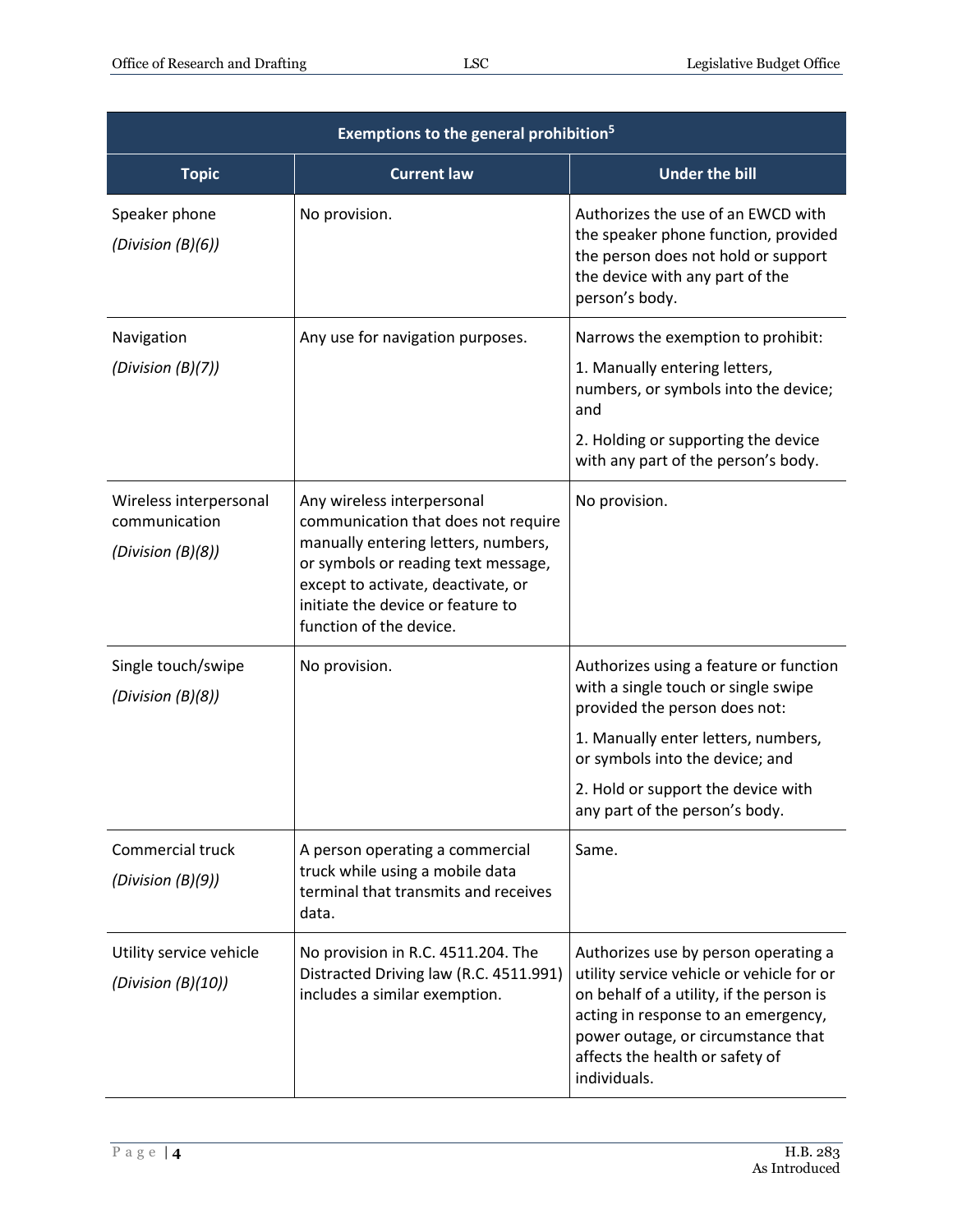| Exemptions to the general prohibition <sup>5</sup>              |                                                                                                                  |                                                                                                                                                                                                        |  |  |
|-----------------------------------------------------------------|------------------------------------------------------------------------------------------------------------------|--------------------------------------------------------------------------------------------------------------------------------------------------------------------------------------------------------|--|--|
| <b>Topic</b>                                                    | <b>Current law</b>                                                                                               | <b>Under the bill</b>                                                                                                                                                                                  |  |  |
| Voice-operated or<br>hands-free device<br>(Division $(B)(11)$ ) | Using device in conjunction with a<br>voice-operated or hands-free device<br>feature or function of the vehicle. | Narrows the exemption to specify<br>that use of the feature must be done<br>with a single touch or swipe and the<br>person cannot hold or support the<br>device with any part of the person's<br>body. |  |  |
| Other technology<br>(Division $(B)(12)$ )                       | No provision (but related to the<br>immediately preceding exemption,<br>above).                                  | Authorizes the use of an EWCD with<br>technology that physically or<br>electronically integrates the device<br>into the motor vehicle, provided the<br>person does not:                                |  |  |
|                                                                 |                                                                                                                  | 1. Manually enter letters, numbers,<br>or symbols into the device; and                                                                                                                                 |  |  |
|                                                                 |                                                                                                                  | 2. Hold or support the device with<br>any part of the person's body.                                                                                                                                   |  |  |

#### **Penalties**

The bill applies a different penalty scheme for using, holding, or supporting an EWCD while driving. Under current law, a violation of the texting-while-driving prohibition is a minor misdemeanor, punishable by a fine of up to  $$150<sup>6</sup>$  The bill changes the penalty to an unclassified misdemeanor, with tiered penalties, as follows:

- 1. For a first offense: up to \$150 and 2 points on the offender's driver's license;
- 2. For a second offense within two years: up to \$250 and 3 points on the person's driver's license;
- 3. For a third or subsequent offense within two years: up to \$500 and 4 points on the person's driver's license. In addition to the fines, the court may impose a 90-day driver's license suspension on the offender.<sup>7</sup>

Related to the fines, the court must double the fine if the offender was driving in an active construction zone at the time of the offense. For a first offense (within two years), the offender also has the option of taking the Department of Public Safety Distracted Driving Safety Course (already established under current law). If the offender attends and successfully

<sup>6</sup> R.C. 4511.204(E); R.C. 2929.28, not in the bill.

 $7 R.C. 4510.036(C)(13)$  and 4511.204(D)(1) and (4).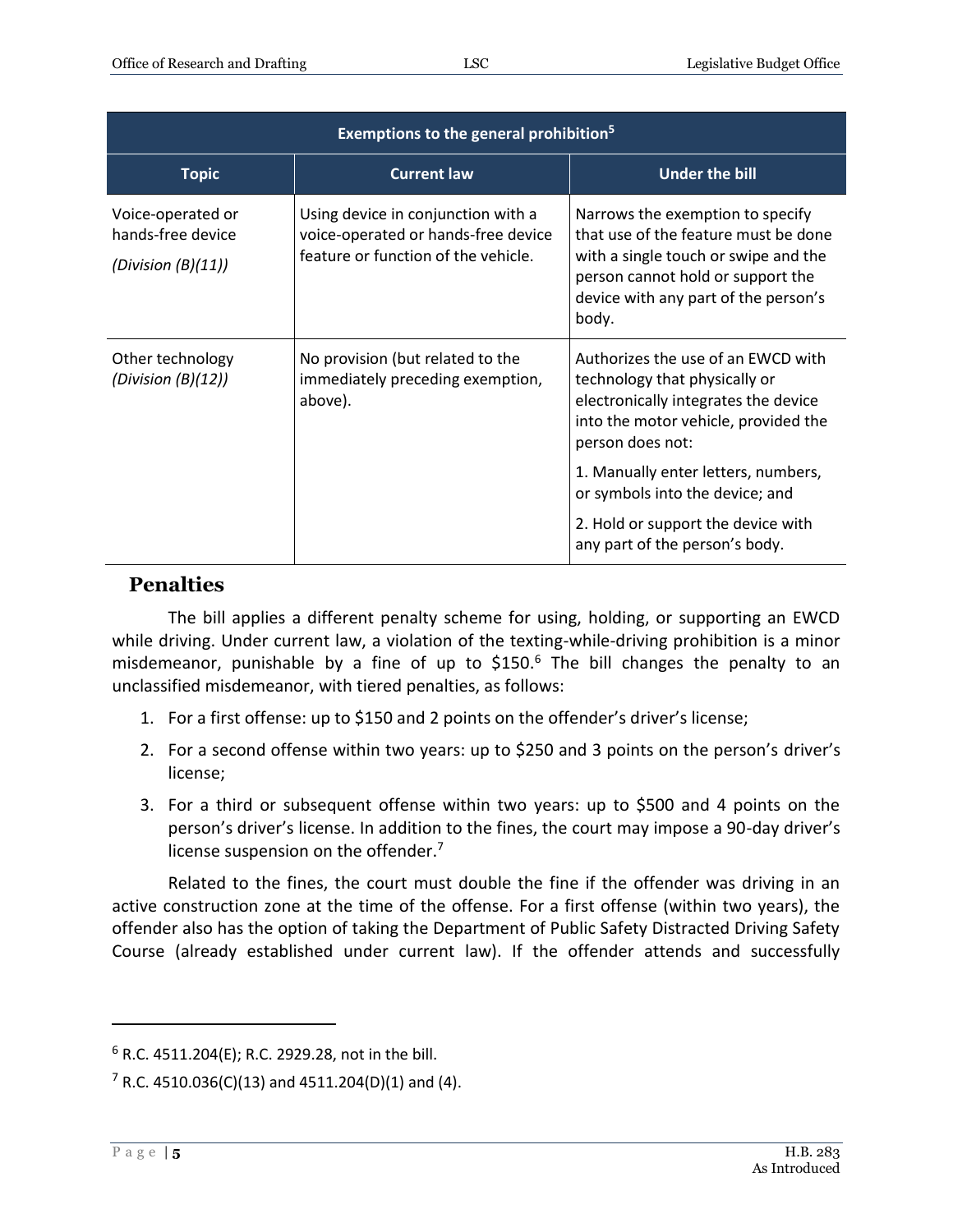completes the course, the offender will receive written confirmation of its completion. The offender can submit the confirmation to the court, and the court must waive the fine.<sup>8</sup>

A court also may impose any other penalties for a misdemeanor, but may not impose a jail term, community residential sanction, or any fine or suspension, not otherwise authorized by the bill. $9$ 

#### **Device seizure**

The bill expressly prohibits a law enforcement officer from seizing and searching a person's EWCD without a warrant after the person is stopped for a violation of the bill's general prohibition. The officer is prohibited from:

- 1. Accessing the device without a warrant, unless the person voluntarily and unequivocally gives consent for the officer to access the device;
- 2. Confiscating the device while awaiting the issuance of a warrant;
- 3. Obtaining consent from the person to access the device through coercion or any other improper means.

A law enforcement officer is required to inform any person stopped for an EWCD violation that the person may decline to have the EWCD searched.<sup>10</sup>

#### **Reporting requirements**

The bill requires a law enforcement officer who issues a ticket, citation, or summons to any person for violating the EWCD-while-driving prohibition or to any person for violating the distracted driving law to do both of the following:

- 1. Report the issuance of the ticket, citation, or summons to the officer's law enforcement agency; and
- 2. Ensure that the report indicates the offender's race.

Every other month, the agency must collect all of the reports from its officers and submit a compiled report to the Attorney General. The compiled report must include the number and race of the offenders who received a ticket, citation, or summons for violations of the two laws during the prior two months.

Using the submitted information, the Attorney General must complete an annual report describing the total number of offenders by race who received a ticket, citation, or summons for violations of the EWCD-while-driving prohibition or the distracted driving law. The report must include the totals for the state and the totals for each law enforcement agency. Upon

<sup>8</sup> R.C. 4511.204(D)(1) and (2).

 $9$  R.C. 4511.204(D)(3).

 $10$  R.C. 4511.204(G).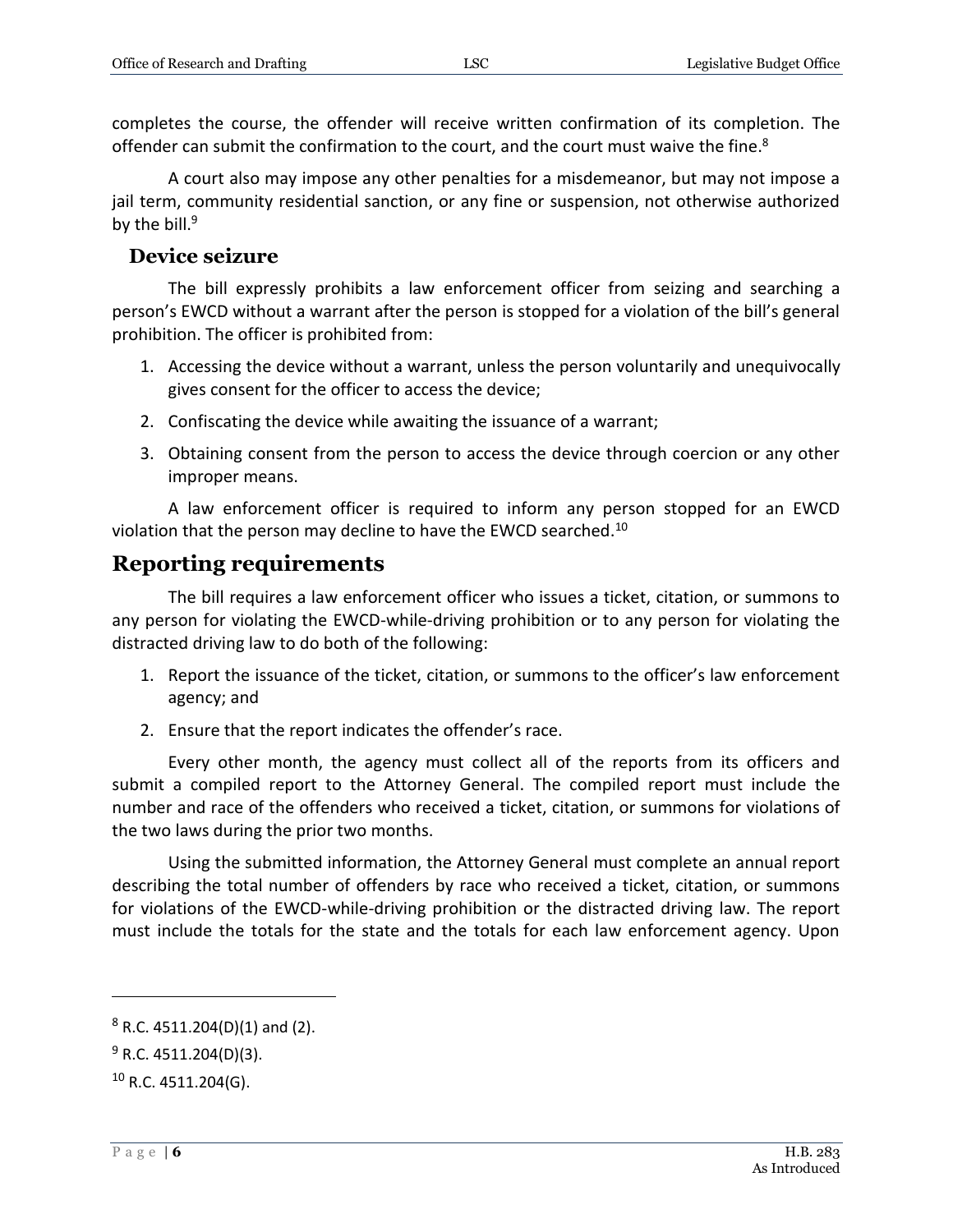completion of the report, the Attorney General must submit it to the Governor, the Speaker of the House, and the President of the Senate.<sup>11</sup>

### **Other provisions**

#### **Distracted driving**

The bill changes what constitutes "distracted" in the distracted driving law to align the meaning with the bill's new EWCD-while-driving prohibition. Under current law, the term "distracted" is defined in two parts:

- 1. Using an electronic wireless communications device, as defined in the texting-while driving Law, while driving (with specified exemptions); and
- 2. Engaging in any activity that is not necessary to the operation of a vehicle and impairs, or reasonably would be expected to impair, the operator's ability to safely drive.<sup>12</sup>

The bill alters (1) above to specify that using an EWCD in violation of the general prohibition constitutes distracted driving. The bill retains (2) above. As such, if a person violates the EWCD-while-driving prohibition and that violation is a "contributing factor" to the commission of another specified moving violation, the person may be penalized for the EWCDwhile-driving violation, the underlying moving violation, and be subject to the extra \$100 fine for distracted driving.<sup>13</sup>

#### **Allied offenses**

Finally, the bill amends the portion of the EWCD-while-driving statute that addresses allied offenses of similar conduct. Current law provides that the prosecution of the state texting-while-driving offense does not preclude a separate prosecution for a violation of a substantially equivalent municipal ordinance for the same conduct. The law states that the offenses are allied offenses of similar import. When an offender's conduct can be construed to constitute two or more allied offenses of similar import, the offender may be charged with all of the offenses, but prior to the conviction stage, the offenses merge and the offender may be convicted of only one. However, current law implies that a person may be convicted of both offenses. As such, the bill clarifies that there may only be one conviction.<sup>14</sup>

<sup>&</sup>lt;sup>11</sup> R.C. 4511.204(C)(2), 4511.991(C), and 4511.992.

<sup>12</sup> R.C. 4511.991(A)(1).

<sup>13</sup> R.C. 4511.991(B).

<sup>14</sup> R.C. 4511.204(F).